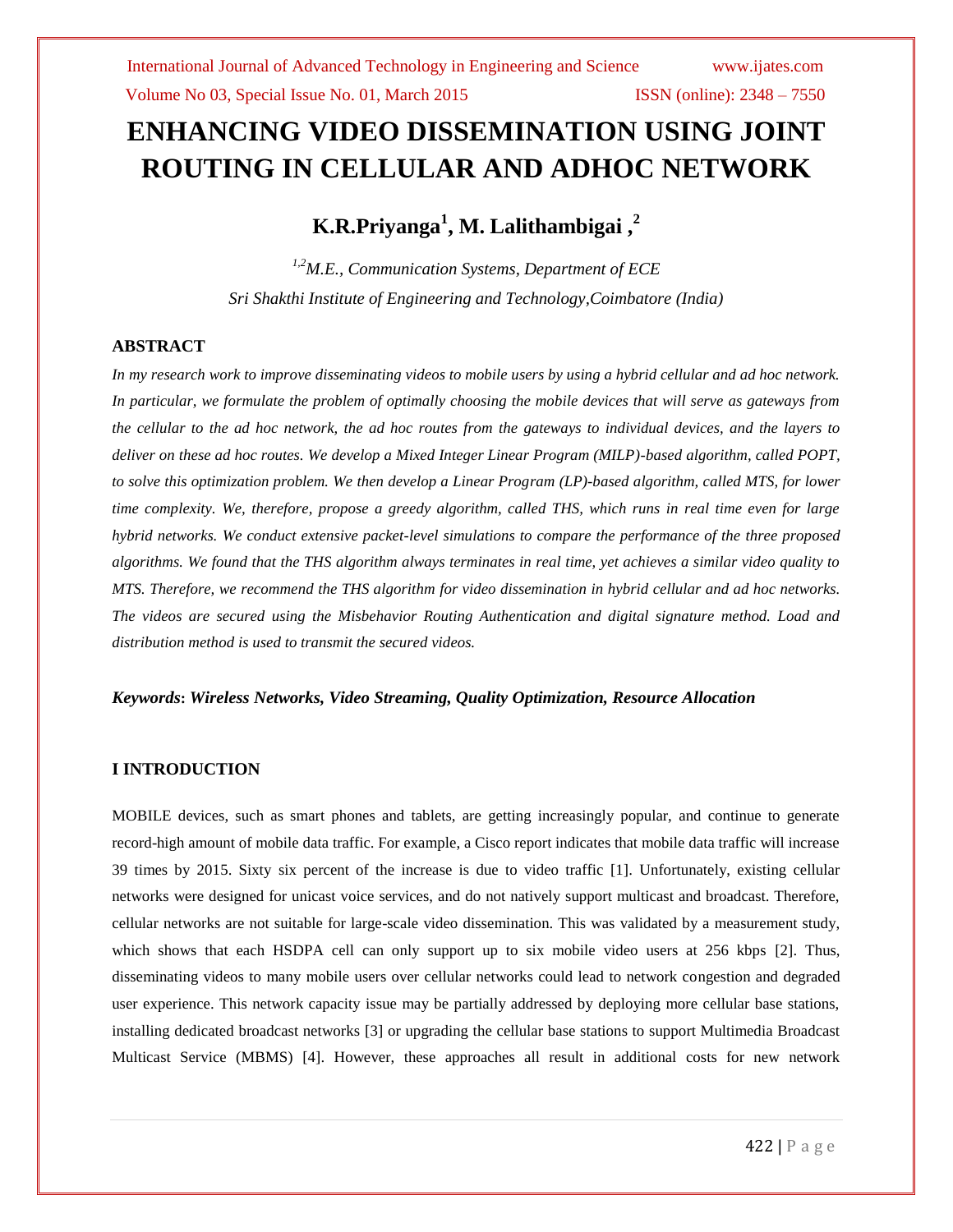### Volume No 03, Special Issue No. 01, March 2015 ISSN (online): 2348 – 7550

infrastructure, and might not be fully compatible with existing mobile devices. Hence, a better way to disseminate videos to many mobile users is critical to the profitability of cellular service providers.

In this paper, we study video dissemination in a hybrid cellular and ad hoc network. Fig. 1 depicts the underlying network, consisting of one or several base stations and multiple mobile devices equipped with heterogeneous network interfaces. Mobile devices not only connect to the base station over the cellular network, but also form an ad hoc network using short-range wireless protocols such as WiFi and Bluetooth. Mobile devices relay video traffic among each other using ad hoc links, leveraging such a free spectrum to alleviate bandwidth bottlenecks and cut down the expense of cellular service providers. Throughout the paper, we denote mobile devices that directly receive video data over the cellular network and relay the receiving data to other mobile devices over the ad hoc network as gateways. Notice that although we do not explicitly consider centralized access points in the short-range network, our formulation and solutions are general enough, and can be readily applied to WiFi and Bluetooth access points.

Figure 1 shows the block diagram of hybrid cellular and ad hoc network. Disseminating videos over a hybrid cellular and ad hoc network is not an easy task because transmission of video data must adhere to timing constraints inherent in the delivery and playback of video content.

Traditionally, video servers use computationally complex transcoders [5] to reduce the video coding rates to guarantee on time delivery of video data. However, in a hybrid network, real-time transcoding is not feasible on resource-constrained mobile devices. Thus, we employ scalable videos [6] for in-network video adaptation [7]. More precisely, at the base station, scalable coders encode each video into a scalable stream consisting of multiple layers, and each mobile device can selectively forward some layers to other mobile devices in a timely fashion.



**Fig 1. A Hybrid Cellular And Ad Hoc Network**

To deliver the highest possible video quality, we study an optimization problem that determines: 1) the mobile devices that will serve as gateways and relay video data from the cellular network to the ad hoc network, 2) the multihop ad hoc routes for disseminating video data, and 3) the subsets of video data each mobile device relays to the next hops under capacity constraints. We formulate the optimization problem into a Mixed Integer Linear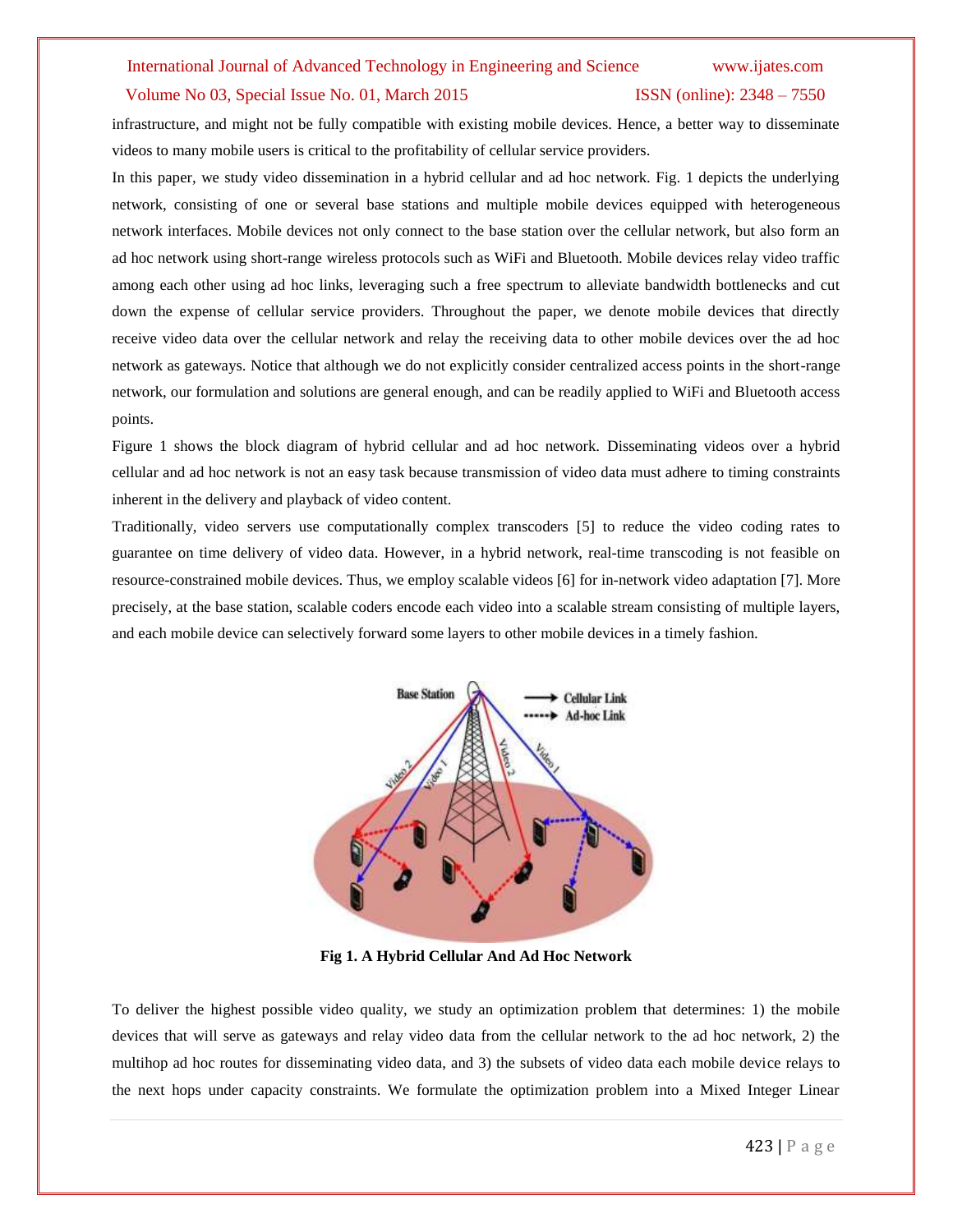#### Volume No 03, Special Issue No. 01, March 2015 ISSN (online): 2348 – 7550

Program (MILP), and propose an MILP-based algorithm, called POPT, to optimally solve it. We found that both MTS and THS achieve a similar video quality, which is close-to-optimum video quality with at most a 2 dB gap observed. More importantly, the THS algorithm has a much lower time complexity than POPT and MTS. It always terminates in real time, and supports large hybrid networks with 70+ mobile devices. Hence, we recommend the THS algorithm for video streaming over hybrid cellular and ad hoc networks. Last, we also build a real video dissemination system among multiple Android smart-phones over a live cellular network. Via actual experi-ments, we demonstrate the practicality and efficiency of the proposed THS algorithm.

The rest of this paper is organized as follows: We give our system's overview, build up notations, define, and formulate our optimization problem in Section 2. This is followed by the proposed algorithms presented in Section 3. We evaluate the algorithms using extensive simulations and experiments in Sections 4. The paper is concluded in Section 5.

### **II VIDEO DISSEMINATION IN HYBRID NETWORKS**

In this section, we first describe our system's overview and notations used frequently in the paper. We then state our problem that schedules to stream videos optimally, and formulate this problem as an MILP problem.

### **2.1 System Overview and Notations**

We consider a hybrid network (see Fig. 1), which consists of a cellular base station and several mobile devices. Table 1 summarizes the notations used in the paper. The base station concurrently transmits K videos to U mobile devices, where each mobile device receives and renders a video chosen by its user. Throughout this paper, we use node to refer to both the base station and mobile devices. All mobile devices are equipped with two network interfaces for cellular and ad hoc networks, respectively. Examples of cellular networks include EDGE, 3G, and 4G cellular networks, and examples of ad hoc networks are WiFi ad hoc and Bluetooth networks. Mobile devices can always receive video data from the base station via cellular links. They also form an ad hoc network and exchange video data over it. Unlike cellular networks, ad hoc connectivity is not guaranteed because ad hoc networks, such as WiFi ad hoc and Bluetooth networks, have a rather short range, less than a few hundreds of meters, and are prone to disconnections due to user mobility.

Distributing videos in a hybrid network is challenging because: 1) wireless networks are dynamic in terms of connectivity, latency, and capacity, and 2) video data require high throughput and low latency. To cope with these challenges, we employ layered video coding [6], such as H.264/SVC [8], to encode each video into L layers. Layer 1 is referred to as the base layer, which provides a basic video quality. Layers  $2; 3; \ldots; L$  are enhancement layers, which provide incremental quality improvements. An enhancement layer is decodable if all layers below it are received. With layered videos, we can dynamically adjust the number of layers sent to each mobile device. While the adjustments may be done very frequently, a subject user study [9] reveals that frequent quality changes lead to degraded viewer experience. Therefore, we divide each video into multiple D sec video segments, where D is a small number (e.g., 1 or 2 seconds). Quality changes are only allowed at boundaries of segments. We study an optimization problem of selecting transmission units from W consecutive segments to transmit to mobile devices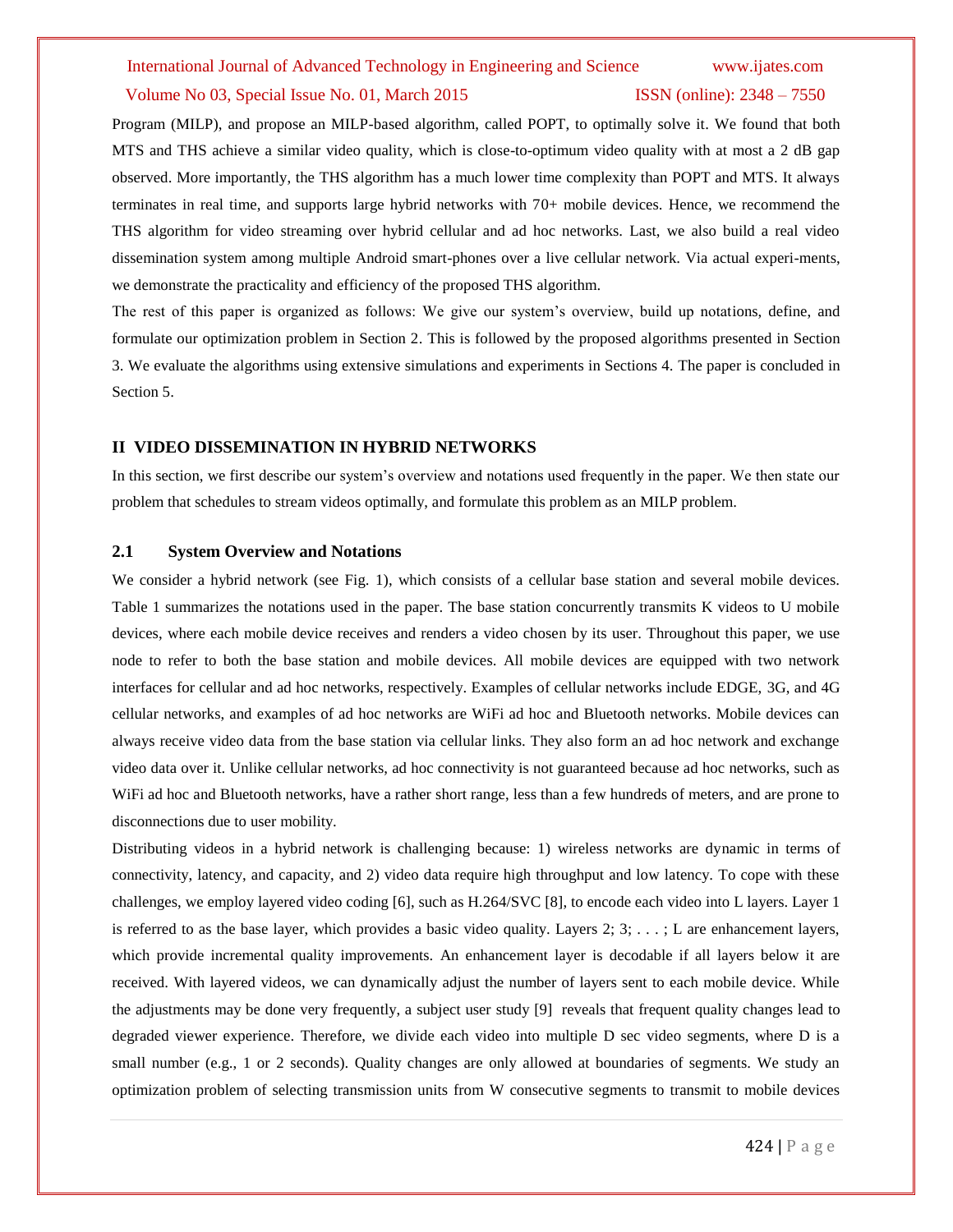### Volume No 03, Special Issue No. 01, March 2015 ISSN (online): 2348 – 7550

over the hybrid network. The W consecutive segments considered for selection form a scheduling window. Given that the base station maintains a global view of the hybrid cellular and ad hoc network, the scheduler on the base station computes the schedule for all cellular and ad hoc links. The base station sends a new schedule to mobile devices every  $DW^0$  secs. The mobile devices then distribute transmission units following the schedule. To maintain the tractability, our schedule does not explicitly specify the transmission time of each transmission unit. Rather, the order of transmission units is determined by the importance of transmission units. We denote the list of transmission units sorted by their importance as a precedence list. Mobile devices skip transmission units that have not been received, and check their availability again whenever a transmission unit is completely sent.

### **2.2 Optimization Problem Formulation**

We first build up the video and network models. Then, we formulate the considered scheduling problem.

#### **2.2.1 Rate-Distortion (R-D) Model**

Our objective is to maximize the video quality under network bandwidth constraints. A popular method to achieve such quality-optimized system is to use a rate-distortion model, which describes the mapping between video rates and degrees of quality degradation in reconstructed videos. R-D models capture the diverse video characteristics and enable media-aware resource allocation. Due to flexible and complicated prediction structures of layered video streams, existing scalable R-D models [10] are fairly complex and may not be suitable for real-time applications. Hence, we adopt a low-complexity discrete R-D model below. The distortion caused by not sending a transmission unit t<sub>kss</sub> to a mobile device can be divided into two parts [11], [12] : 1) truncation distortion and 2) drifting distortion. Truncation distortion refers to the quality degradation of pictures in segment s itself, and drifting distortion refers to the quality degradation of pictures in other segments due to imperfect reconstruction of reference pictures. We assume each segment s contains multiple groups-of-picture (GoPs) and, thus, can be independently decoded. This practical assumption eliminates the needs to model drifting distortion. More specifically, we empirically measure the mapping between the node location and link capacity several times, and use the resulting values for capacity estimation.

Cellular networks control the interference via various multiple access methods (such as FDMA, TDMA, and CDMA) and via proper network planning (to avoid intercell interference). At a high level, the base station runs a centralized algorithm to allocate air-time to mobile parameter. Interference in ad hoc networks is harder to control as the air-time allocation is done by distributed media access control (MAC) protocols. We model the air-time allocation using the conflict graphs. A conflict graph is used to learn links that cannot be simultaneously activated due to interference. This happens in ad hoc networks because mobile devices use the same frequency for transmission. Two links interfere each other if at least one end of a link is in the transmission range of one or two ends of the other link. An independent set refers to a subset of vertices where no two of them are adjacent.

#### **2.2.2 Controlling Dissemination Latency**

Our optimization problem only determines which transmission units to send in the current scheduling window, but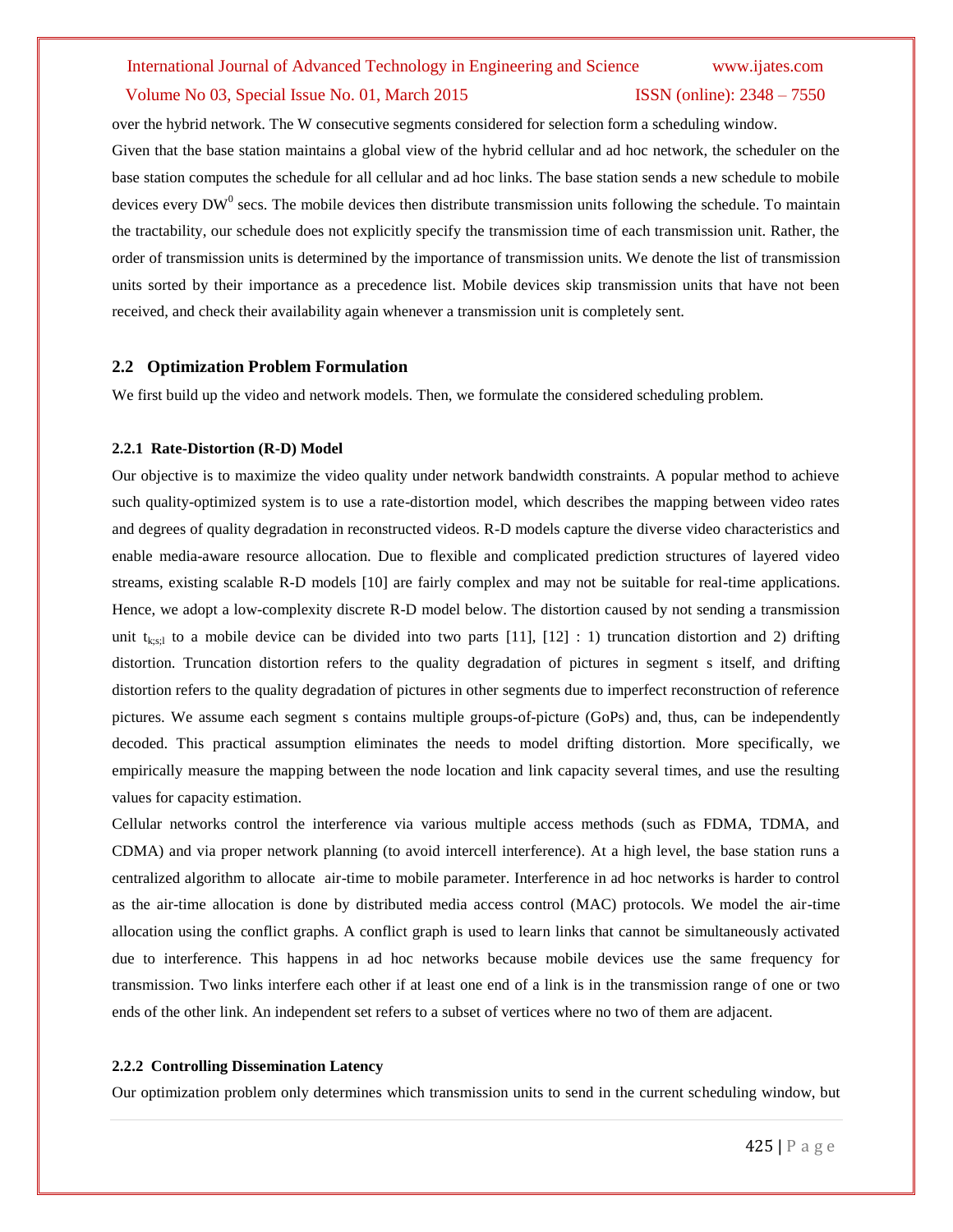#### Volume No 03, Special Issue No. 01, March 2015 ISSN (online): 2348 – 7550

does not model the fine-grained delivery time of each transmission unit. We should mention that the unit delivery time could be modeled using time-indexed Integer Linear Program (ILP) [13] . In time-indexed ILP formulations, all time intervals are expressed as (rounded to) multiples of a sufficiently small time slot. In these formulations, short time slots are essential for good performance, but short time slots also lead to a large number of decision variables and render the formulation computationally intractable.

We do not employ time-indexed ILP in our formulation, but use two other approaches to control latency. First, we limit each unit to be sent over at most H hops in each scheduling window, where H is a small integer and a system parameter. Second, we employ the paths on the breadth-first trees for unit delivery, which is detailed in the following: Let  $A_{k,s,i}$  be the set of nodes that already have unit  $t_{k,s,i}$ . Nodes in  $A_{k,s,i}$  are potential sources for distributing  $t_{k,s,l}$  and all other mobile devices are receivers of that transmission unit. To avoid inefficient paths, we only consider the paths that follow the breadth-first tree from the source a to all mobile devices not in  $A_{k,s,i}$ . Figure 2 presents an example of a breadth-first tree, which is formed to deliver unit  $t_{k,s;l}$  from device 1 in  $A_{k,s;l}$  to four receivers. Device 1 is the root of the tree, and nodes 2 and 3 are in level 1.



#### **Fig 2. An Illustrative Breadth-First Tree for Unit Delivery**

Distributing transmission units over breadth-first trees not only limits the distribution latency and avoids loops, but also reduces the complexity of the considered problem without sacrificing the solutions' quality. This is because paths that do not follow breadth-first trees are inefficient and should be avoided.

### **III SCHEDULING ALGORITHMS**

In this section, we present three algorithms to solve the scheduling problem in a hybrid cellular and ad hoc network.

### **3.1 An MILP-Based Algorithm: POPT**

The formulation consists of linear objective functions and constraints with integer decision variables  $(x^{a;v;u}$ <sub>k;s;l</sub>) and real-value variables  $(\_\_\_\_\$  and  $\_\_\_o)$ . Hence, it is an MILP problem and may be solved by MILP solvers. However, observe that constraints in (2d) and (2e) include all the maximal independent sets I<sub>q</sub> (1 \_ q \_ Q) in the conflict graph, and finding all  $I_q$  itself is an NP-Complete problem [14]. Therefore, it is computationally impractical to consider all Q maximal independent sets. Jain et al. [16] propose a random search algorithm for deriving a subset of maximal independent sets that is sufficient for optimal schedulers. Li et al. [15] show that this random search algorithm is inefficient, and propose a priority-based algorithm to find the maximal independent sets that will be used in the optimal schedule with high probability. The priority-based algorithm works as follows: First, the shortest path between the source-destination pair of each flow is calculated. Then, the number of shortest paths traversing through each link is used as its priority. Next, the algorithm uses an anchor link to iterate through the links from high to low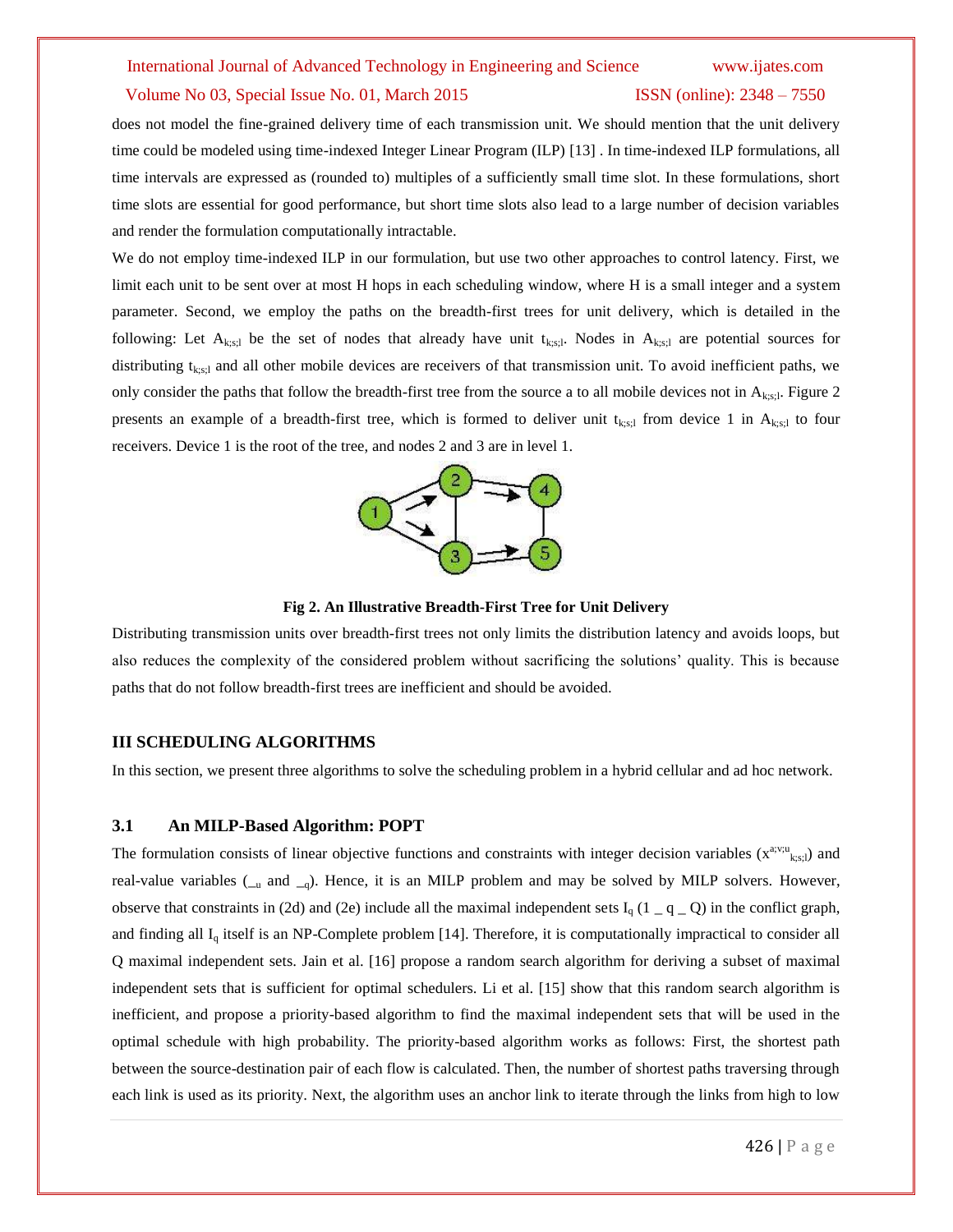#### Volume No 03, Special Issue No. 01, March 2015 ISSN (online): 2348 – 7550

priority. For each anchor link, the algorithm scans through all links that are not its neighbors in the conflict graph, and creates a set of new maximal independent sets, where every maximal independent set contains the anchor link. A link covered by any maximal independent set will not be considered as an anchor link. The algorithm stops once all links are covered by at least a maximal independent set. Readers are referred to Li et al. for more details on this algorithm.

#### **3.2 A Throughput-Based Heuristic Algorithm: MTS**

Since MILP problems are NP-Complete, the POPT algorithm does not scale well with the number of mobile devices. Hence, we develop a heuristic algorithm, called Maximum Throughput Scheduling (MTS) algorithm that was first presented in Do et al.[17]. This algorithm consists of two steps. In step 1, we derive the demand capacity  $c^{\Lambda}$ <sub>u;v</sub> for each link from mobile device u to v. We iterate through the transmission units following the precedence list, which generally starts from lower to higher layers and from earlier to later segments. For each transmission unit, we first schedule it to be delivered to all mobile devices that have not received that unit yet, over the ad hoc links. Mobile devices that cannot receive the transmission unit from peer mobile devices are scheduled to receive the unit from the base station over the cellular network if their cellular data rate is enough to do so. More specifically, among mobile devices that do not have the unit, the base station selects a device with the highest number of children in an ad hoc tree rooted at that device, and sends it the unit.

### **3.3 A Tree-Based Heuristic Algorithm: THS**

Both POPT and MTS algorithms employ optimization problem solvers. Although commercial and open-source solvers are available, these solvers might lead to long running time in the worst-case scenarios. Hence, we next propose a greedy scheduling algorithm that does not rely on any solvers. We call it Tree-Based Heuristic Scheduling (THS) algorithm, and it works as follows: We first sort all the transmission units in the W-segment scheduling window in descending order of importance, by layer, segment, and video. We then go through these WL units, and sequentially schedule the transmissions to all mobile devices. For each transmission unit, we first consider dissemination over the ad hoc network. If the ad hoc network cannot deliver this unit to all mobile devices in time, we fall back to the cellular network. The scheduler sends the unit to a device with highest cellular data rate among those which have not received the unit. The parameters such as end-to-end delay, throughput are calculated with the existing system system and they are increased compared with the existing system.

### **IV SIMULATION RESULTS**

We conduct extensive packet-level simulations to evaluate our proposed algorithms in this section.

#### **4.1 Settings**

We employ a well-known network simulator, NS2. We emphasize that NS2 captures many more details in a hybrid cellular and ad hoc network, and provides simulator results closer to real life, compared to the flow-based simulations used in earlier work. We implement all the proposed scheduling algorithms in the simulator. The video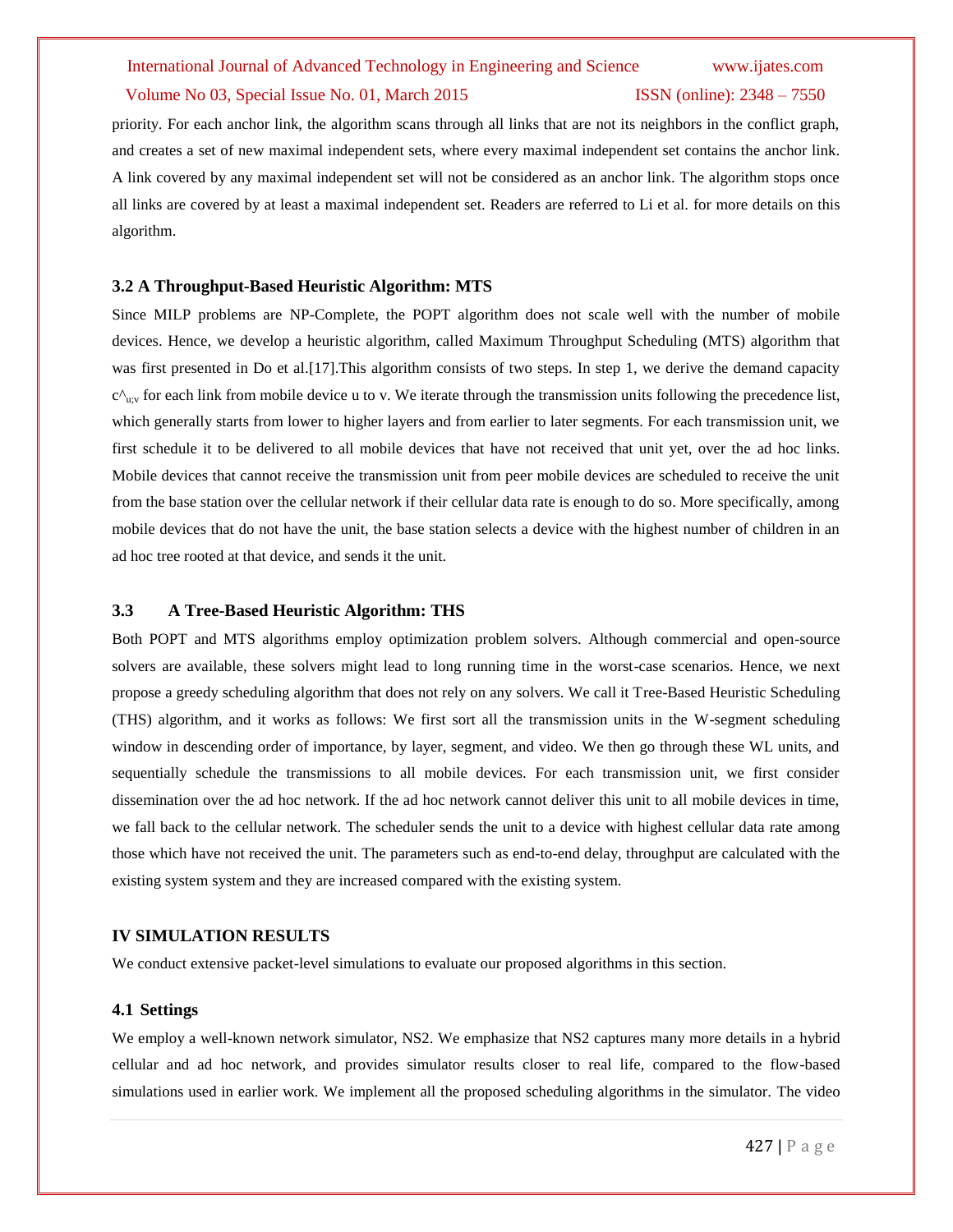### Volume No 03, Special Issue No. 01, March 2015 **ISSN** (online): 2348 – 7550

file which is in .DAT format is employed in the program to check parameters for the existing and proposed method and also the error rate for the video is calculated as video before sending and after sending is calculated. In DAT format the video classified as Inter frame, Predictive frame and Bipredictive frame. Based on the priority, time and length of the frame the videos are transmitted. The negative acknowledgement is also calculated. The error rate is minimized after the transmission so that the video received is viewed clearly.



#### **Fig 3. Video Before Sending**

Figure 3 shows the graph between time and the packet size in bytes of the video before sending. Figure 4 the graph



between time and the packet size in bytes of the video after

**Fig 4. Video After Sending**

# **V CONCLUSION**

We studied the problem of optimally leveraging an auxiliary ad hoc network to boost the overall video quality of mobile users in a cellular network. We formulated this problem as an MILP problem to jointly solve the gateway selection, ad hoc routing, and video adaptation problems for a global optimum schedule. We proposed three algorithms: 1) an MILP-based algorithm, POPT, 2) an LP-based algorithm, MTS, and 3) a greedy algorithm, THS.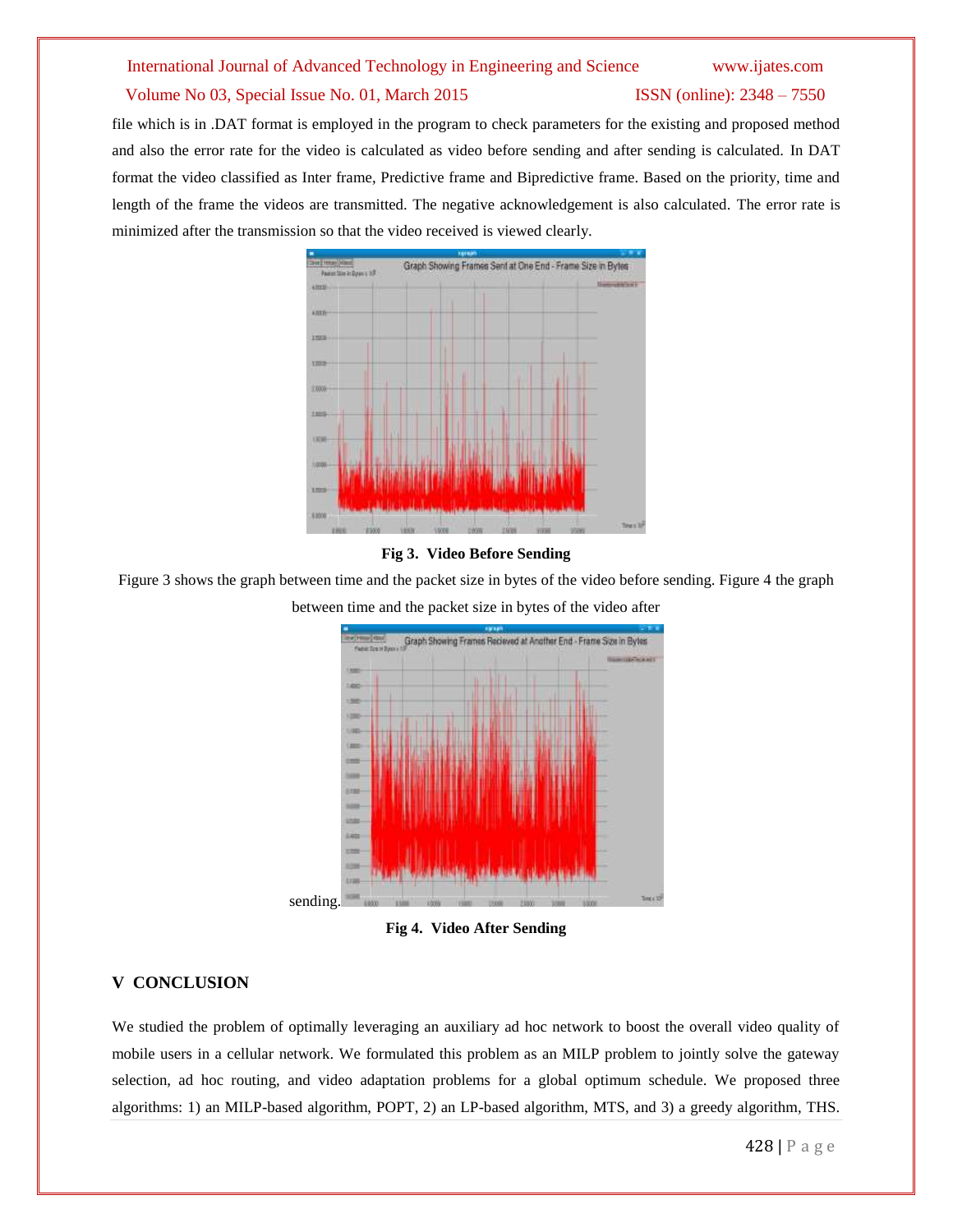### Volume No 03, Special Issue No. 01, March 2015 ISSN (online): 2348 – 7550

Via packet-level simulations, we found that neither POPT nor MTS scale to large hybrid networks. This is because they both employ numerical methods to solve optimization problems. Therefore, we recommend the THS algorithm, which terminates in real time even when there are 70+ mobile devices in the hybrid network. In the THS algorithm the security is added to the video and it can be various applications where Security is an important thing. It can be used in military command-and-control and in some emergency cases.

### **VI ACKNOWLEDGMENT**

First and foremost, we wish to express our deep gratitude and indebtness to our institution and our department for providing us a chance to fulfill our long cherished of becoming Electronics and Communication engineers.

We wish to acknowledge with thanks the excellent encouragement given by the management of our college .We wish to express our hearty thanks to the Principal of our college and HOD. We are committed to place our heartfelt thanks to all teaching and supporting staff members, lab technicians and friends, and all the noble hearts that gave us immense encouragement towards the completion of our project. Finally we thank almighty for bestowing the gifts of life on us and also for providing us the necessary help through his lovely creations in this endeavor of us.

### **REFERENCES**

- [1] "Cisco Visual Networking Index: Forecast and Methodology,"http://www.cisco.com/en/US/solutions/collateral/ns341/ns525/ns537/ns705/ns827/white\_paper\_ c11-481360\_ns827\_ Networking\_ Solutions\_White\_Paper.html, 2012.
- [2] F. Hartung, U. Horn, J. Huschke, M. Kampmann, T. Lohmar, and M. Lundevall, "Delivery of Broadcast Services in 3G Networks," IEEE Trans. Broadcasting, vol. 53, no. 1, pp. 188-199, Mar. 2007.
- [3] M. Kornfeld and G. May, "DVB-H and IP Datacast Broadcast to Handheld Devices," IEEE Trans. Broadcasting, vol. 53, no. 1, pp. 161-170, Mar. 2007.
- [4] S. Parkvall, E. Englund, M. Lundevall, and J. Torsner, "Evolving 3G Mobile Systems: Broadband and Broadcast Services in WCDMA," IEEE Comm. Magazine, vol. 44, no. 2, pp. 30-36, Feb. 2006.
- [5] J. Xin, C. Lin, and M. Sun, "Digital Video Transcoding," Proc. IEEE, vol. 93, no. 1, pp. 84-97, Jan. 2005.
- [6] Y. Wang, J. Ostermann, and Y. Zhang, Video Processing and Communications, first ed. Prentice Hall, 2001.
- [7] I. Kofler, M. Prangl, R. Kuschnig, and H. Hellwagner, "An H.264/ SVC-Based Adaptation Proxy on a WiFi Router," Proc. ACM 18th Int'l Workshop Network and Operating Systems Support for Digital Audio and Video (NOSSDAV '08), pp. 63-68, May 2008.
- [8] H. Schwarz, D. Marpe, and T. Wiegand, "Overview of the Scalable Video Coding Extension of the H.264/AVC Standard," IEEE Trans. Circuits and Systems for Video Technology, vol. 17, no. 9,1103-1120, Sept. 2007.
- [9] P. Ni, A. Eichhorn, C. Griwodz, and P. Halvorsen, "Fine-Grained Scalable Streaming from Coarse-Grained Videos," Proc. Int'l Workshop Network and Operating Systems Support for Digital Audio and Video (NOSSDAV '09), pp. 103-108, Sept. 2009.
- [10]C. Hsu and M. Hefeeda, "On the Accuracy and Complexity of Rate-Distortion Models for FGS-Encoded Video Sequences," ACM Trans. Multimedia Computing, Communications, and Applications, vol. 4, no. 2, pp. 15:1-